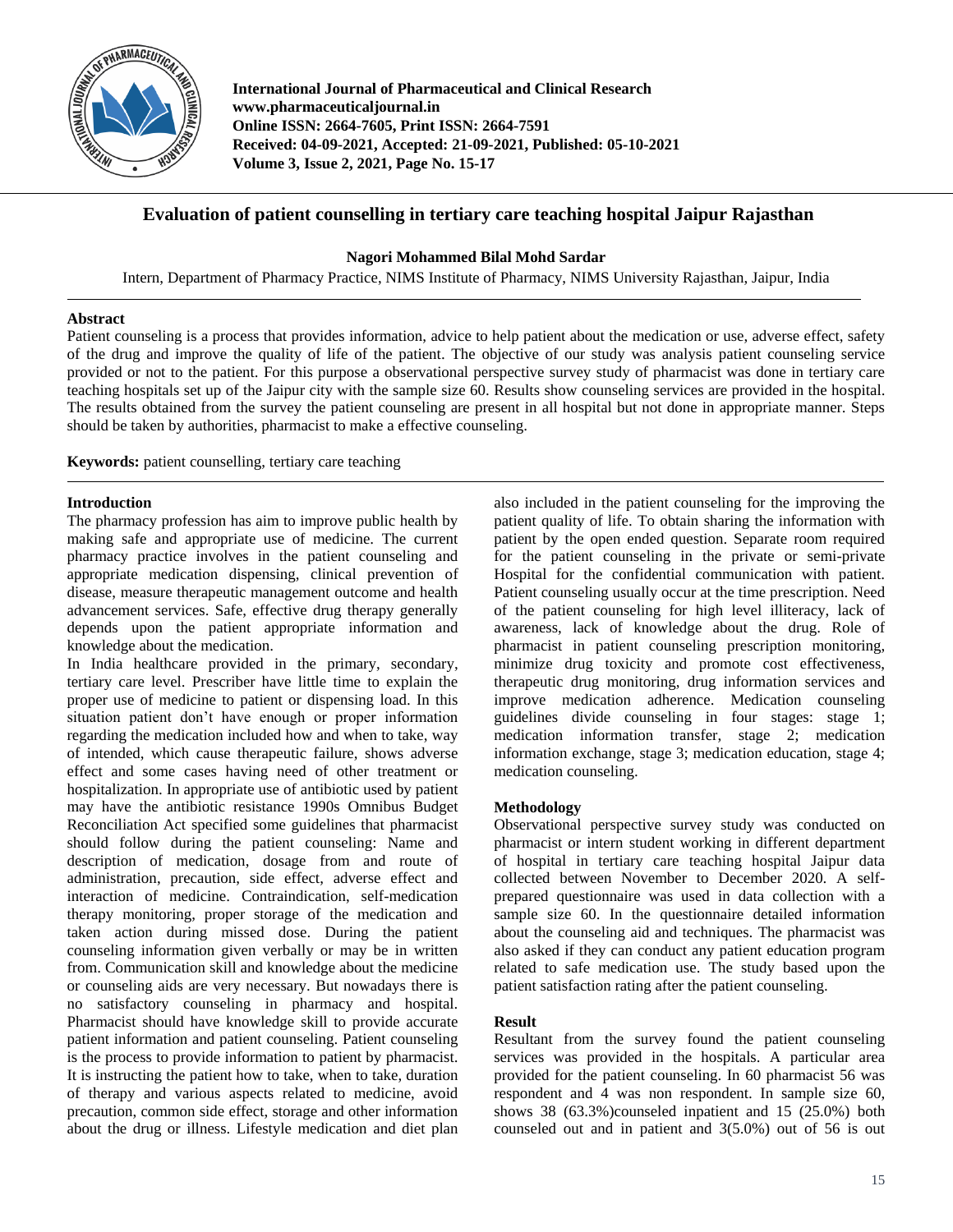patient sample shown in figure 1 the sample distributed in frequency by the using pie chart they divided the and distributed the sample separately outpatient and inpatient or both. Figure 2 shown 32 (53.3%) they use patient medication chart for the assessing counseling or 11 (18.3%) they use medication reminder card, 10 (16.0%) they use compliance packages and 3 (5.0%) they use the dosing aids for the assisting patient. Emphasizing the patient information shown in table 1 dose of drug 22 (36.6%), administration of drug 14 (23.3%), duration of therapy 10 (16.0%), side effect 5 (8.3%) and lifestyle modification 5 (8.3%) it was observed in minimum time in a prescription. side effect and other problem related to drug they are harmful for the patient. In such condition counseling is the very important factor. The sample analyze by the patient feedback or patient satisfaction.

#### **Discussion**

The result shows the patient counseling provides in tertiary teaching hospital in Jaipur. Study was conducted in the Jaipur hospital, all department of hospital provide the patient counseling services. Patient informed about the need and importance of the patient counseling for their perspective necessary to effective treatment or drug therapy. Pharmacist improve the quality of life of the patient and improved knowledge or health status. Separate room required for the patient counseling in the private or semi-private hospital for the confidential communication with patient. Patient counseling usually occur at the time prescription. Need of the patient counseling for high level illiteracy, lack of awareness, lack of knowledge about the drug. Role of pharmacist in patient counseling prescription monitoring, minimize drug toxicity and promote cost effectiveness, therapeutic drug monitoring, drug information services and improve medication adherence. Sample shown in figure 1 the sample distributed in frequency by the using pie chart they divided and distributed the sample separately outpatient and inpatient or both. Figure 2 shown 32 (53.3%) they use patient medication chart for the assessing counseling or 11 (18.3%) they use medication reminder card, 10 (16.0%) they use compliance packages and 3 (5.0%) they use the dosing aids for the assisting patient. Emphasizing the patient information shown in table 1 dose of drug 22 (36.6%), administration of drug 14 (23.3%), duration of therapy 10 (16.0%), side effect 5  $(8.3\%)$  and lifestyle modification  $\frac{5}{6}$   $(8.3\%)$  it was observed in minimum time in a prescription. side effect and other problem related to drug they are harmful for the patient. In such condition counseling is the very important factor. The sample analyze by the patient feedback or patient satisfaction.

#### **Conclusion**

The finding in this study patient counseling was done in hospital but it is not efficient as per the requirement in guide to patient proper use of medication and quality life of patient. For that purposes effort required by the authorities, so pharmacist give better advice to the patient. Pharmacist provides information time of dispensing of drug having effective compact and appropriate use of medication. Patients counseling is the path about safe and effective use of medication. Patient counseling require both therapeutic knowledge and good communication skill.

#### **Result**



**Fig 1:** Types of patient counseled



**Fig 2:** Counseling aids used with value (in %)

| <b>Table 1:</b> Information on which pharmacist emphasize during |
|------------------------------------------------------------------|
| counseling                                                       |

| <b>Emphasizing in counseling</b> | Percent value % |
|----------------------------------|-----------------|
| Dose of drug                     | 36.6            |
| Administration of drug           | 23.3            |
| Duration of therapy              | 16.1            |
| Side effect                      | 8.3             |
| Life style modification          |                 |

#### **References**

- 1. Webb E. prescribing medications changing the paradigm for a health care system America journal of health system pharmacy,1995:52:1693-5.
- 2. Bell S. Enlund H. vainio K. medication adherence a review of pharmacy education, research practice and policy in Finland pharmacy practice, 2010.
- 3. A Hamley JG, Krska J. Clinical pharmacy practice. Pharmaceutical practice 2nd edition, 1998, 32-45.
- 4. Andrews JD, Manoguerra AS. Physician's attitudestoward clinical pharmacy services. American Journal of Hospital Pharmacy,1673:30:244-246.
- 5. Adepu R, Nagavi BG. General practitioners' perceptions about the extended roles of the community pharmacists in the state of karnataka: a study. Indian J Pharm Sci, 2006: 68: 36-40.
- 6. Roter DL, Hall JA, Merisca R. Effectiveness of interventions to improve patient compliance: a metaanalysis. Med Care,1998:36:1116-38.
- 7. Tanawulji. Counseling, Concordance, and